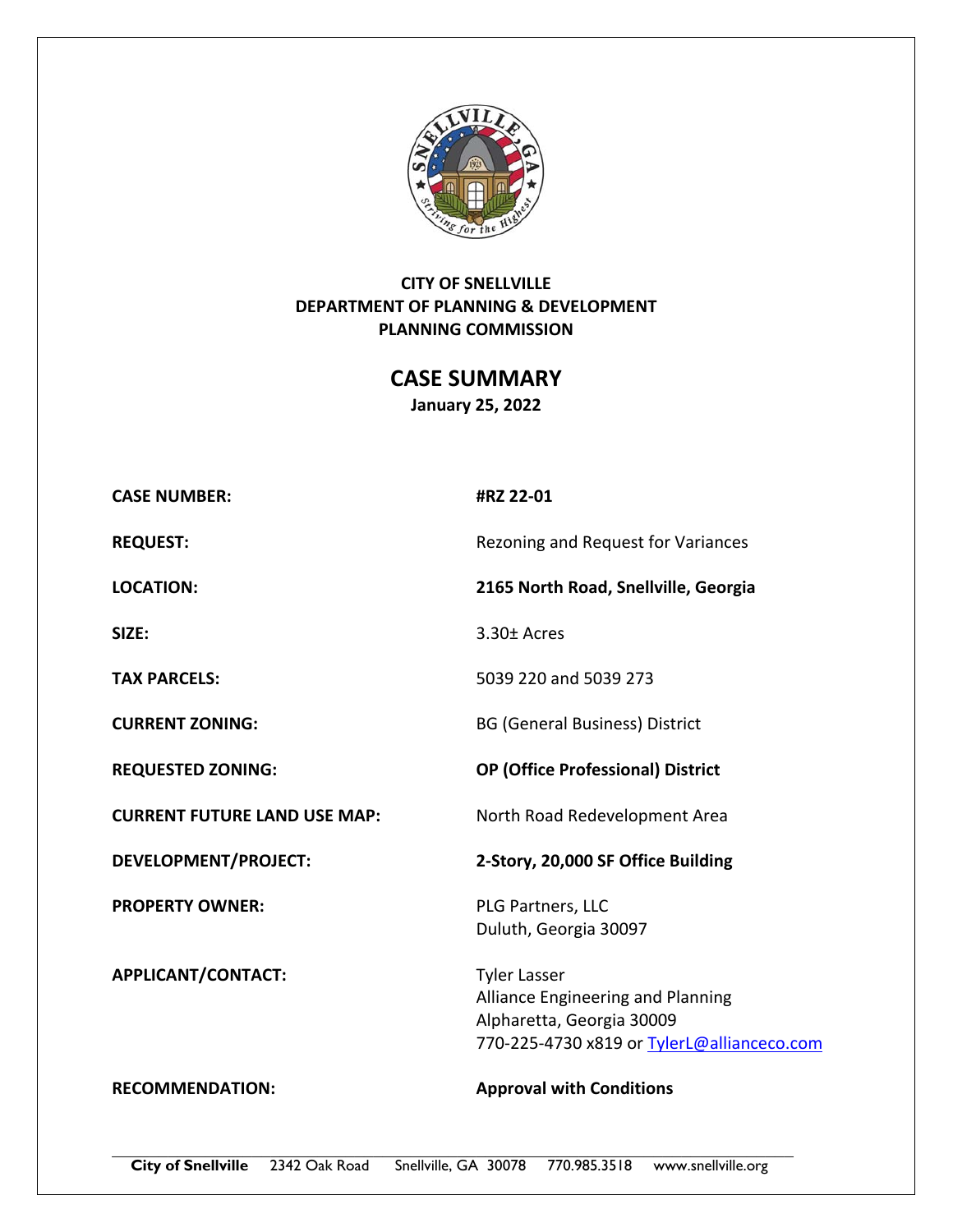

# **CITY OF SNELLVILLE DEPARTMENT OF PLANNING & DEVELOPMENT PLANNING COMMISSION**

**CASE ANALYSIS** 

**January 25, 2022** 

**TO: The Planning Commission** 

**CASE NUMBER: #RZ 22‐01** 

**MEETING DATE:**  January 25, 2022

**FROM: Identify Last Line Control Control Control Control Control Director** Department of Planning and Development

#### **FINDINGS OF FACT:**

The Department of Planning and Development has received an application from Tyler Lasser, Alliance Engineering and Planning representing the PLG Partners, LLC, applicant and property owner, requesting to amend the Official Zoning Map from BG (General Business) District to OP (Office Professional) District and variances from the Snellville Unified Development Ordinance ("UDO") for the 3.30± acre site located at 2165 North Road, Snellville.

The applicant intends to develop the property and construct a 2-story, 20,000 sq. ft. office building and associated parking.

The property is located on the western side of North Road, directly across from the intersection of Eastwood Drive and North Road and abuts properties zoned BG to the north and west and properties zoned OP to the south. Properties directly across the site on the eastern side of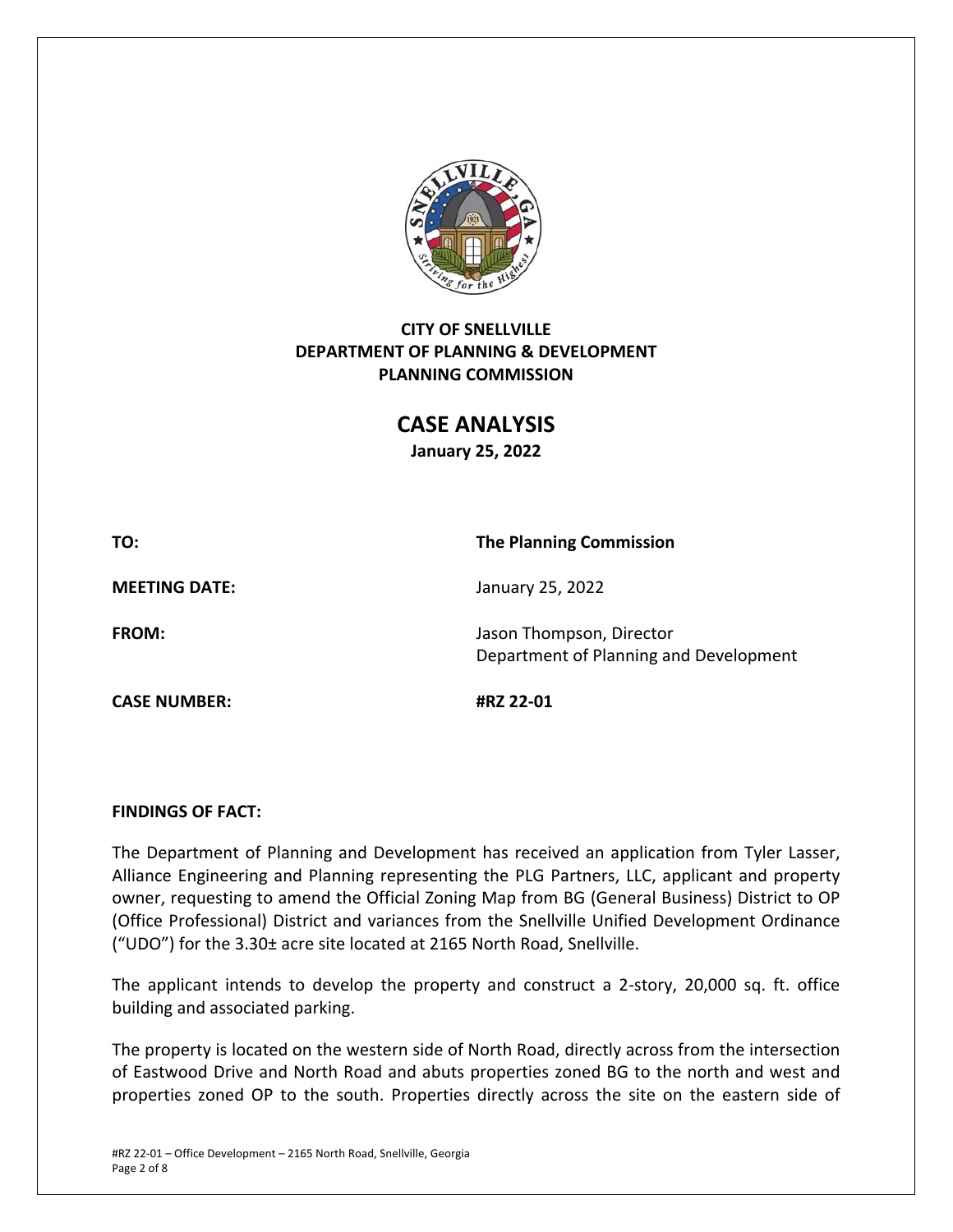North Road are single‐family detached dwellings of the Sunrise Estates Subdivision, original developed in the 1960's and the former Mason‐Todd house built in 1888 located at the corner Eastwood Drive and North Road.

# **BACKGROUND:**

The property is part of a larger 7.5± acre tract that was rezoned in 9‐27‐2004 (case #LUP 04‐06 RZ 04-08) to OP and BG with conditions. On 10-12-2009, the Mayor and Council approved modification of several conditions from the 2004 rezoning and approving new conditions (case #RZ 09‐03).

# **REQUEST:**

The applicant and property owner is requesting to rezone the property from BG (General Business) District to OP (Office Professional) District with variances from the buffer requirements of UDO Sec. 207-2.1.C.5. to eliminate by reducing the twenty (20) feet undisturbed buffer to zero (0) feet where adjacent to North Road and variance to allow pedestrian and vehicular access through said buffer.

A ten (10) feet wide planted landscape strip will still be provided adjacent to North Road.

# **SNELLVILLE 2040 COMPREHENSIVE PLAN RECOMMENDATION:**

The property is located in the southern portion of the *North Road Transitional Corridor Character Area* (shown in dark green) and located just north of the Towne Center Character Area (shown in purple.

# Existing Character Description

The North Road Transitional Corridor character area surrounds North Road, a parallel road to nearby Scenic Highway and a key north‐south connection for locals. The southern end of the character area connects to the Towne Center, and several homes have already been converted to offices. Farther north, the area is mostly older, single-family ranch homes and a few small offices, all with a residential character and relatively deep setbacks. Properties on the west side of the corridor abut commercial properties on Scenic Highway. Natural vegetation provides greenery and shade along much of the corridor. Sidewalks are available along portions of North Road.

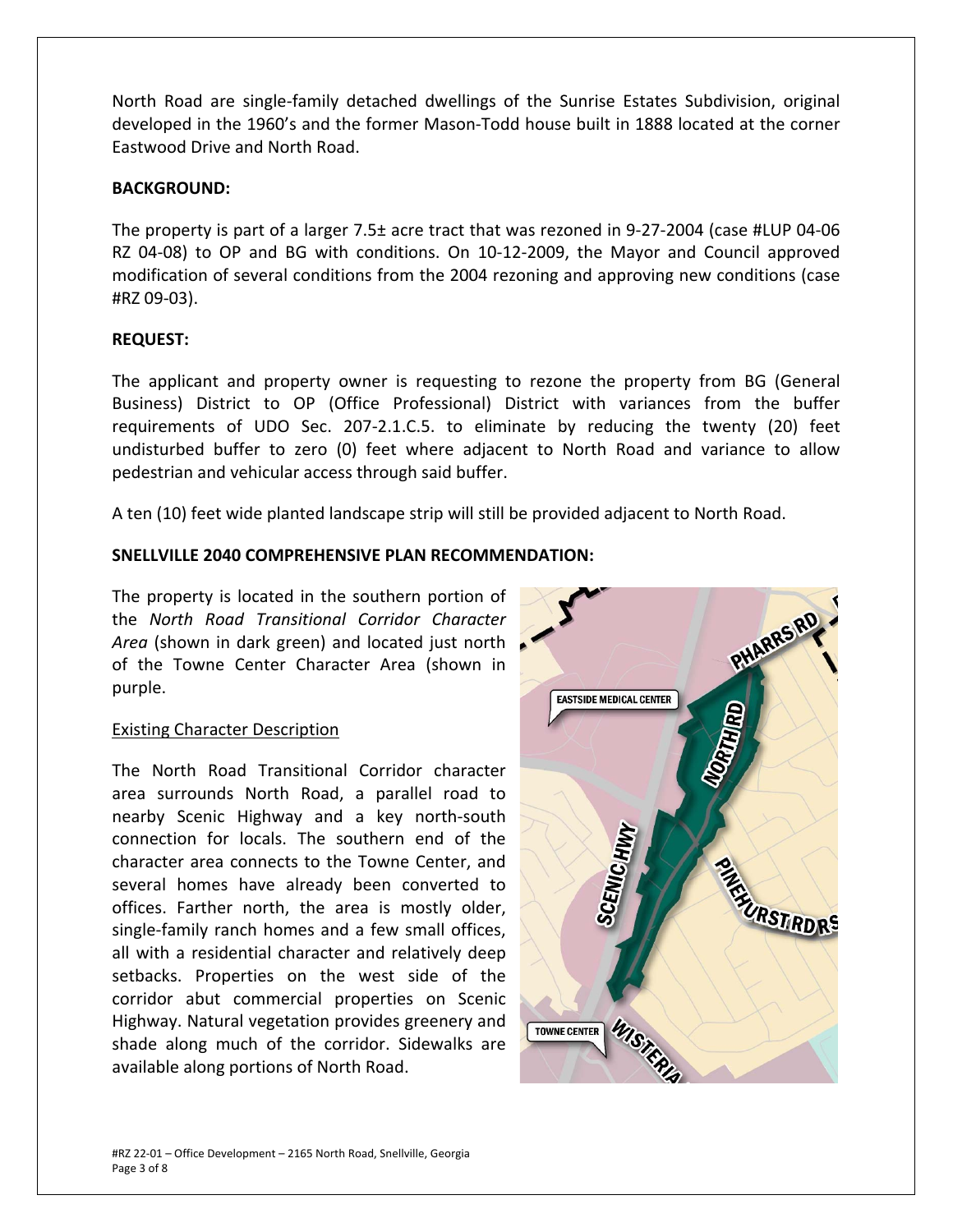#### Predominate Land Uses

Low-density residential, medium density residential, North Road Redevelopment Area, office/professional.

#### Vision

With its proximity to the Towne Center, the southern portion of the North Road Transitional Corridor is well suited to office expansion. To the north, infill mixed uses are envisioned to help buffer the quieter residential neighborhoods to the east from the commercial development along Highway 124 to the west. North Road itself will be major corridor in Snellville's growing system of greenways, linking the City north toward the Shoppes at Webb Gin House. Traffic will be eased by consolidating the number of curb cuts, building roundabouts, and implementing access management strategies.

#### Key Implementation Strategies

- Construct planned roundabouts to improve turn movements at the intersections of Pharrs Road, Pinehurst Road, and Ridgedale Drive
- Implement the planned greenway route along North Road
- Expand sidewalks, particularly along Pinehurst Road and Pharrs Road
- Adopt the North Road Overlay **South Adopt the North Road Overlay Existing character**
- 

- Encourage shared driveway access and alleys for future redevelopment to minimize curb cuts
- Support the consolidation of parcels to encourage unified redevelopment
- Establish a consistent development pattern along the corridor by implementing design guidelines for signage, sidewalks, and landscaping
- Permit well designed, infill development small offices and medium density residences
- Continue active code enforcement



Examples of potential future character in southern portion of the corridor

#RZ 22‐01 – Office Development – 2165 North Road, Snellville, Georgia Page 4 of 8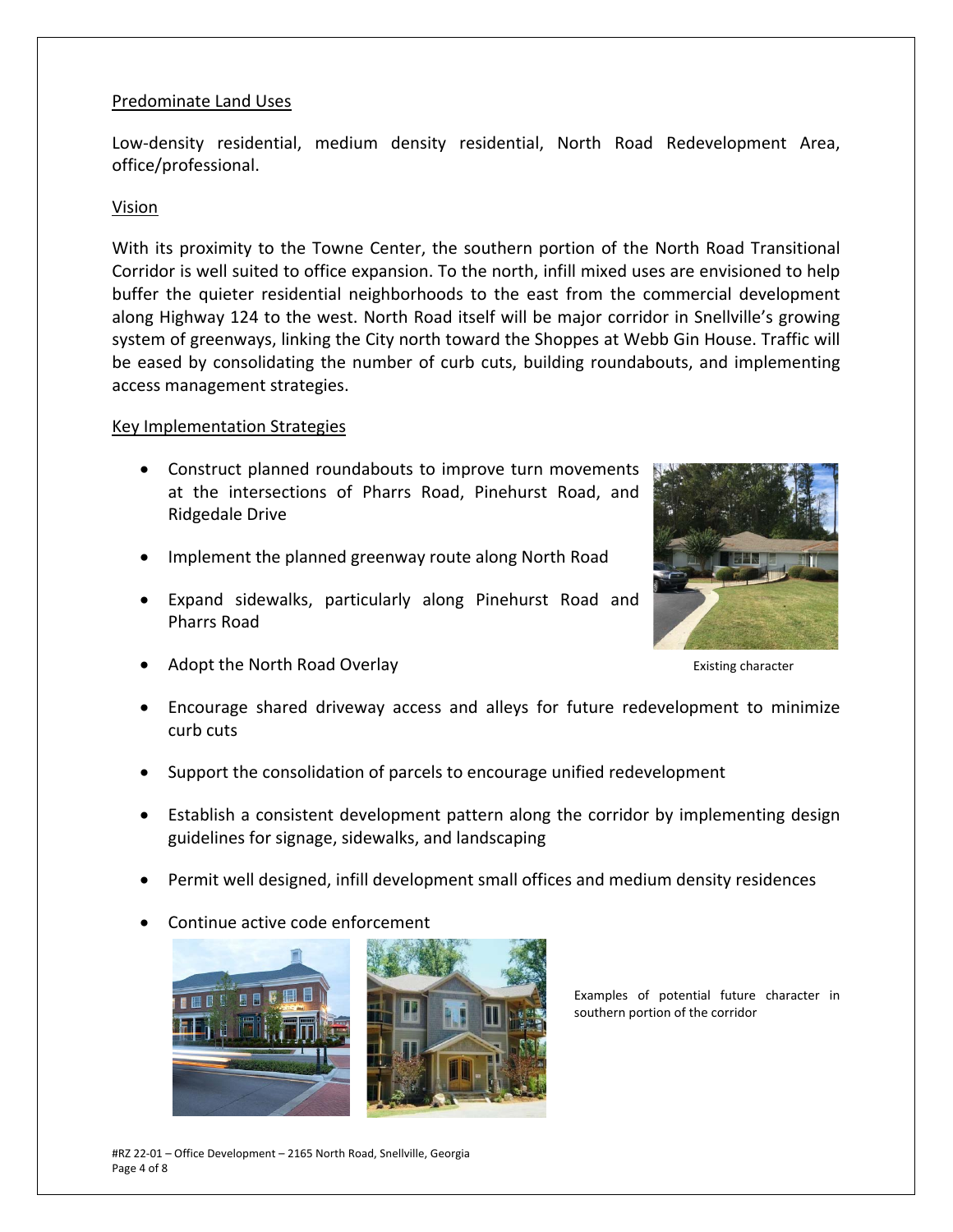#### **REZONING SITE PLAN ANALYSIS:**

The rezoning site plan, sealed and signed  $12-13-2021$  shows the  $3.29\pm$  acre site with the proposed two‐story 20,000 sq. ft. office building setback approximately forty (40) feet from the North Road right‐of‐way with one full‐access drive located at the northern portion of the site with the driveway continuing westerly and connecting to the adjacent Snellville Village Shopping Center located at 2118 Scenic Highway and two‐story commercial building at 2092 Scenic Highway with signalized access to Scenic Highway. A speed-table is shown for traffic calming purpose.

One‐hundred‐nineteen (119) onsite parking spaces are located behind and to the south side of the building, well exceeding the forty (40) minimum number of spaces required by the code. Two solid waste dumpsters with enclosure is shown within the internal parking area. There is a notation that the existing above‐ground stormwater management facility and associated wetlands will be replaced with an underground system. Two (2) pedestrian sidewalks/walkways are shown connecting to the existing public sidewalk adjacent to North Road.

There are two (2) existing stormwater catch basins shown in the North Road right‐of‐way at the proposed full‐access drive location. These catch basins will need to be relocated with new drainage easements prepared to collect and convey the stormwater to the creek and in accordance with City and County regulations.

The size of the proposed development is well below the threshold requiring dedicated open space. Although not provided on the site plan, the maximum impervious ground coverage for lots in the OP District is seventy (70) percent. There is a forty (40) foot maximum building height for lots within two‐hundred (200) feet of a residential district.

As a requirement in UDO Sec. 401‐3.4.H. requiring inter‐parcel connectivity when lots along State routes, arterial streets and *collectors*  abut a lot zoned BG or OP, interparcel access is shown to the BG zoned parcel to the west (5039 270), but not shown to the BG zoned parcel to the north (5039 272) and OP zoned parcels to the south (5039 005) and (5039 015).

As North Road is classified as *Minor Collector* on the Gwinnett County Long Range Road Classification Map, the applicant shall be required to comply with the inter‐parcel requirements as follows:

- a. Internal vehicular circulation areas must be designed and installed to allow for cross‐ access between abutting lots.
- b. Vehicle cross‐access may not be gated.
- c. When an abutting lot is vacant or already developed, a stub for a future cross-access connection must be provided at the point where the connection to the abutting parcel is expected to occur in the future.
- d. If a cross‐access driveway stub exists on an abutting parcel, the internal vehicular circulation area must connect to the stub to form a cross‐access connection.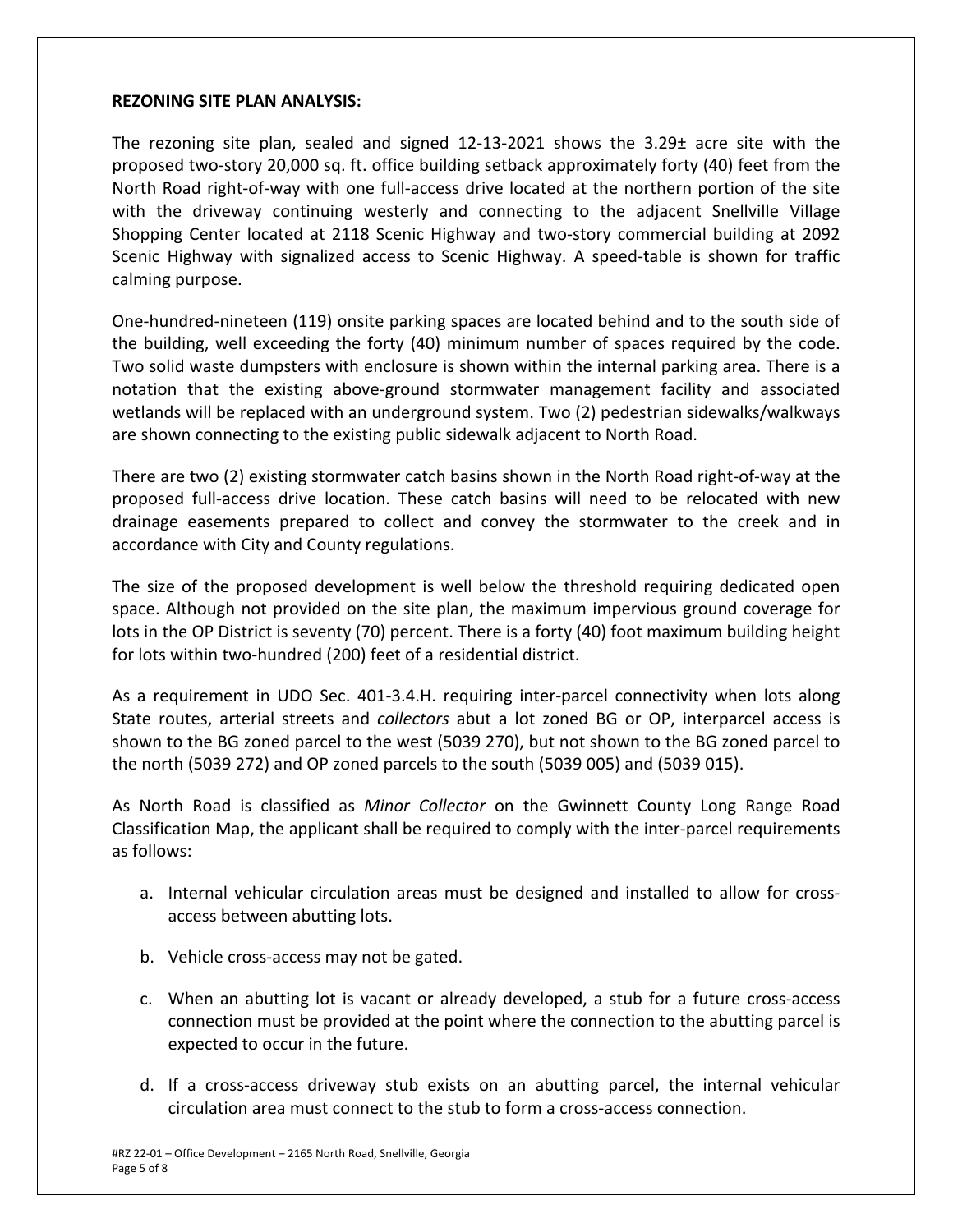- e. When cross-access for vehicles is deemed impractical by the Director based on topography, the presence of natural features, or vehicular safety factors, relief from the requirement for cross‐access may be granted by administrative variance. Bicycle and pedestrian connections must be provided between abutting parcels when cross‐access relief is granted.
- f. Property owners who establish cross-access easements must:
	- i. Allow pedestrian and vehicular access to all properties on the same block face as the property owner establishing the cross‐access. Pedestrian and vehicular access is contingent upon the granting of reciprocal vehicular, bicycle and pedestrian access rights to the granting property;
	- ii. Record an easement allowing cross-access to and from properties served by the cross‐access easement;
	- iii. Record a joint maintenance agreement requiring each property owner to maintain the vehicular, bicycle and pedestrian access areas on their lot;
	- iv. Contain a provision prohibiting the erection of fences, walls, and other obstructions that prevent the use of vehicular, bicycle and pedestrian access ways;
	- v. Include a statement that the cross‐access agreement is conveyed with the land, is binding on all successors, heirs, and assignees, and that the easement rights are perpetual; and
	- vi. The cross‐access agreement must be signed by all of the owners of the granting property.

# **BUILDING ELEVATIONS:**

As part of the application submittal, the applicant provided sample building elevations for the proposed two‐story 20,000 sq. ft. office building. Although not shown, the maximum building height appears to be less than the forty (40) feet maximum height allowed in the OP District. And, although not specified, the exterior wall finish materials shall comply with the architectural design standards of UDO Sec. 201‐3 (General Architectural Standards).

# **VARIANCE REQUEST AND ANALYSIS:**

Included in the application submittal, the applicant filed an amended Letter of Intent received 12‐20‐2021 requesting the following two variances from the buffer requirements of the UDO:

1. Variance from Sec. 207‐2.1.C.5. to eliminate and reduce the required twenty (20) feet, undisturbed buffer to zero (0) feet where adjacent to North Road and instead utilize a ten (10) feet landscape strip; and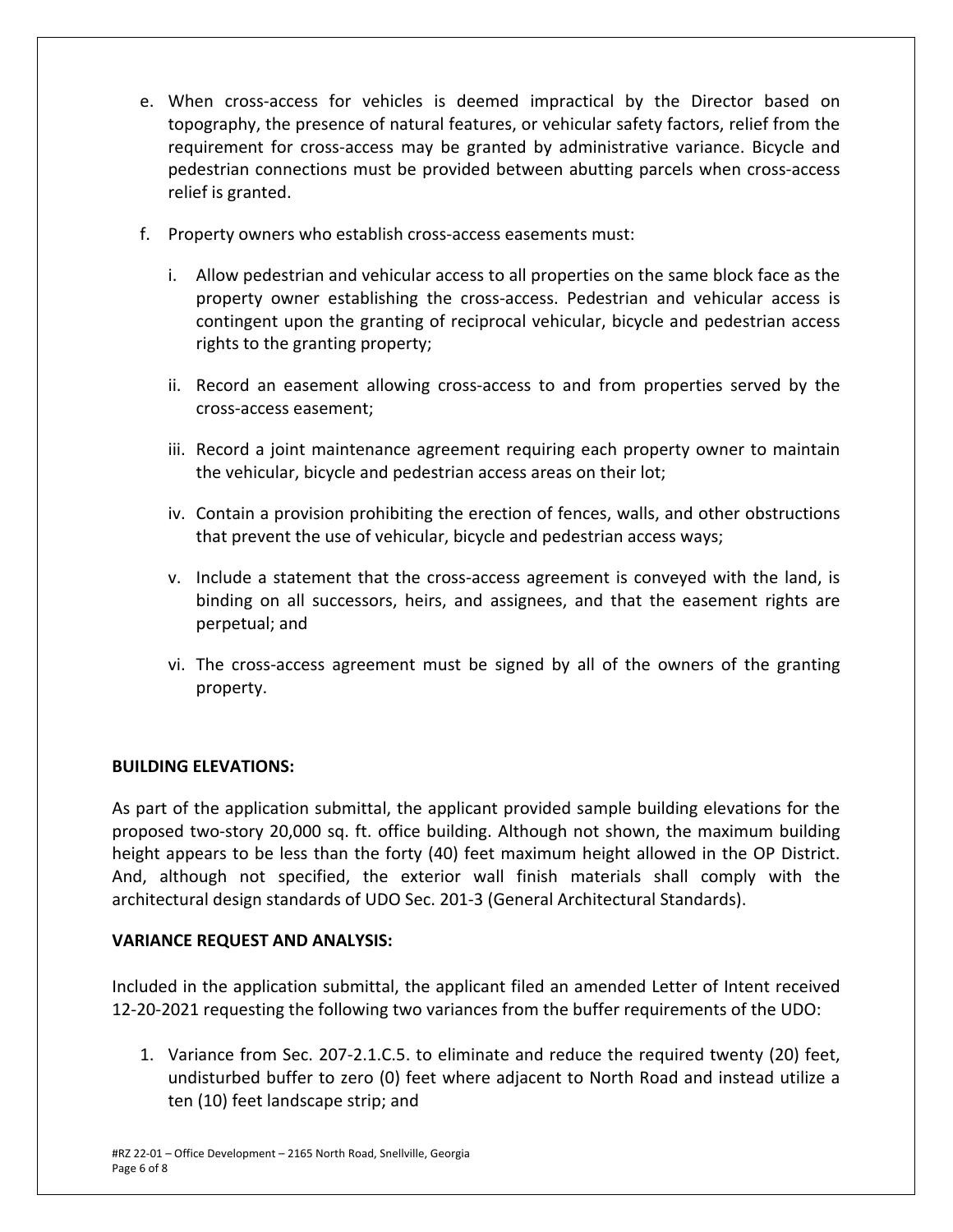2. Variance from Sec. 207‐2.1.C.5. to allow access through the undisturbed buffer.

UDO Sec. 207‐2.C.5. Buffer: *A 20‐foot, undisturbed buffer is required when a nonresidential use is separated from a residential district by a public right‐of‐way that is 60 feet wide or less. No access through this buffer is allowed. The buffer may be reduced or eliminated with the written consent of the affected residential property owner.* 

Variance Analysis: The rezoning site plan shows the proposed building location and associated parking setback approximately sixty-five (65) feet from the centerline of North Road and therefore not adversely impacted by:

- a) Dedication of additional right-of-way, measured thirty (30) feet from the centerline of North Road,
- b) Ten (10) feet front landscape strip, with an additional ten (10) feet enhanced landscape strip to buffer the parking area located to the south of the proposed building and provide a buffer from the rear of the adjacent shopping center building fronting Scenic Highway, and
- c) Ten (10) feet front building setback.

Recommendations: The Planning Department recommends *approval*  of the variance request to eliminate and reduce the twenty (20) foot undisturbed buffer to zero (0) feet and instead require a twenty (20) foot enhanced landscape strip containing a staggered row of mixed of evergreen trees a minimum of eight (8) feet in height at time of planting, where adjacent to North Road, beginning at the southernmost corner of the property and running north approximately two-hundred-fifteen (215) feet then taper down to a ten (10) foot front landscape strip for the remaining three-hundred (300) feet, less the areas containing the full-access drive and two sidewalk connections.

The Planning Department recommends *approval* of the variance to allow access through the 'no‐access buffer' as shown on the submitted site plan.

# **CONCLUSION AND STAFF RECOMMENDATION:**

Although the NR (North Road) District was created with the October 2020 adoption of the Snellville Unified Development Ordinance and identified as a key implementation strategy for the North Road Transitional Corridor Character Area in the February 2019 adoption of the Snellville 2040 Comprehensive Plan, the proposed development does not meet the 'Building Type' requirements for the NR District; and therefore better complements the requested OP zoning serving as the transitional zoning between the commercial and retail uses to the west; Towne Center and small office uses to the south; and single‐family residential uses to the north and east.

The Department of Planning and Development recommends the following: